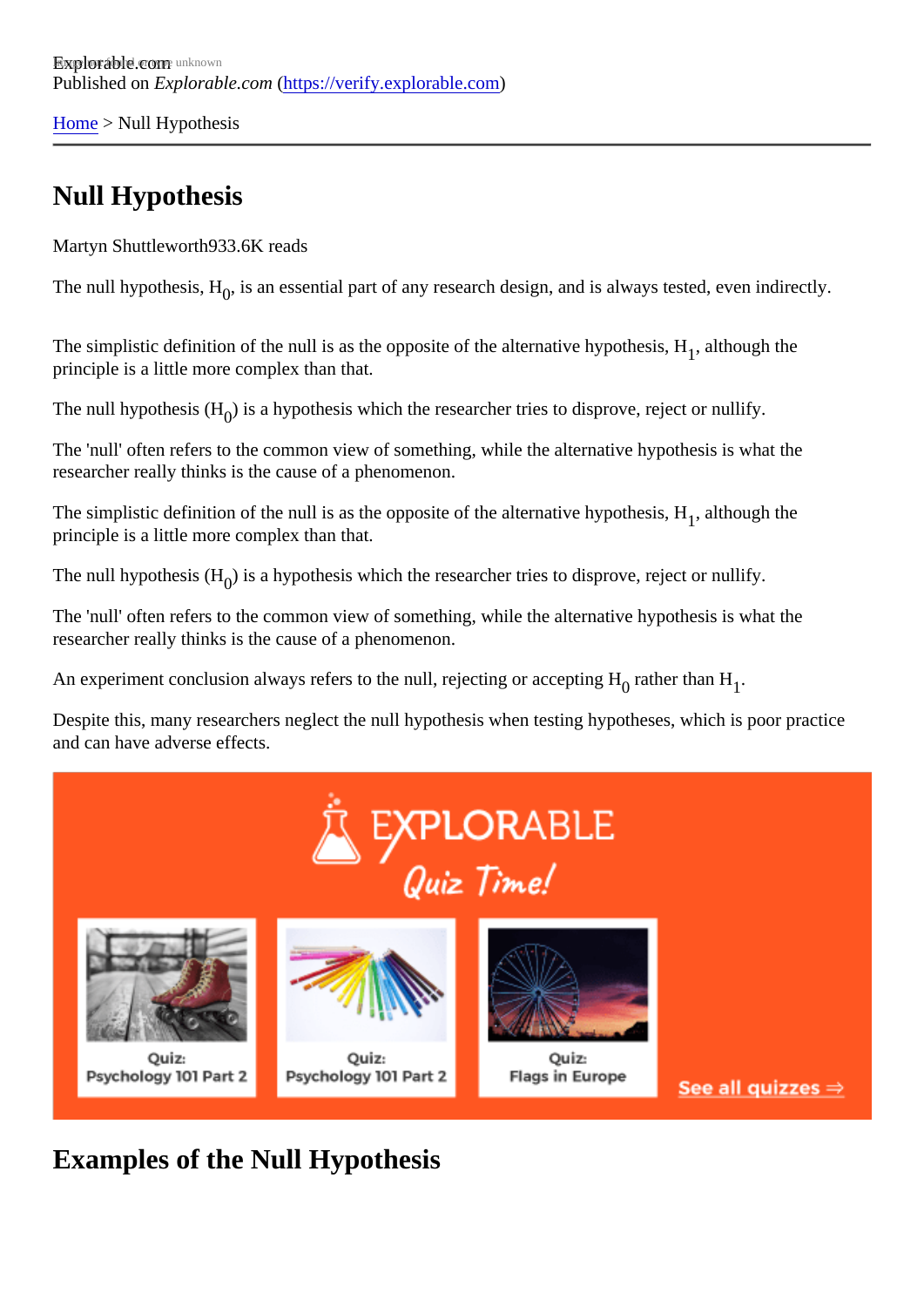A researcher may postulate a hypothesis:

 $H_1$ : Tomato plants exhibit a higher rate of growth when planted in compost rather than in soil.

And a null hypothesis:

 $H_{0}$ : Tomato plants do not exhibit a higher rate of growth when planted in compost rather than soil.

It is important to carefully select the wording of the null, and ensure that it is as specific as possible. For example, the researcher might postulate a null hypothesis:

 ${\sf H}_0$ : Tomato plants show no difference in growth rates when planted in compost rather than soil.

There is a major flaw with this HIf the plants actually grow more slowly in compost than in soil, an impasse is reached<sub>1</sub>l<del>il</del>s not supported, but neither i<sub>ð</sub>,l<del>l</del>because there is a difference in growth rates.

If the null is rejected, with no alternative, the experiment may be invalid. This is the reason why science us a battery o[f deductive](https://verify.explorable.com/deductive-reasoning) [1] and [inductive](https://verify.explorable.com/inductive-reasoning) [2] processes to ensure that there are no flaws in the hypotheses.

Reasoning Cycle - Scientific Research

Image not found or type unknown

Many scientists neglect the null, assuming that it is merely the opposite of the alternative, but it is good practice to spend a little time creating a sound hypothesis. It is not possible to change any hypothesis retrospectively, including H

## Significance Tests

If [significance tes](https://verify.explorable.com/significance-test)t<sup>[3]</sup> generate 95% or 99% likelihood that the results do not fit the null hypothesis, then it is rejected, in favor of the alternative.

Otherwise, the null is accepted. These are the only correct assumptions, and it is incorrect to reject, or